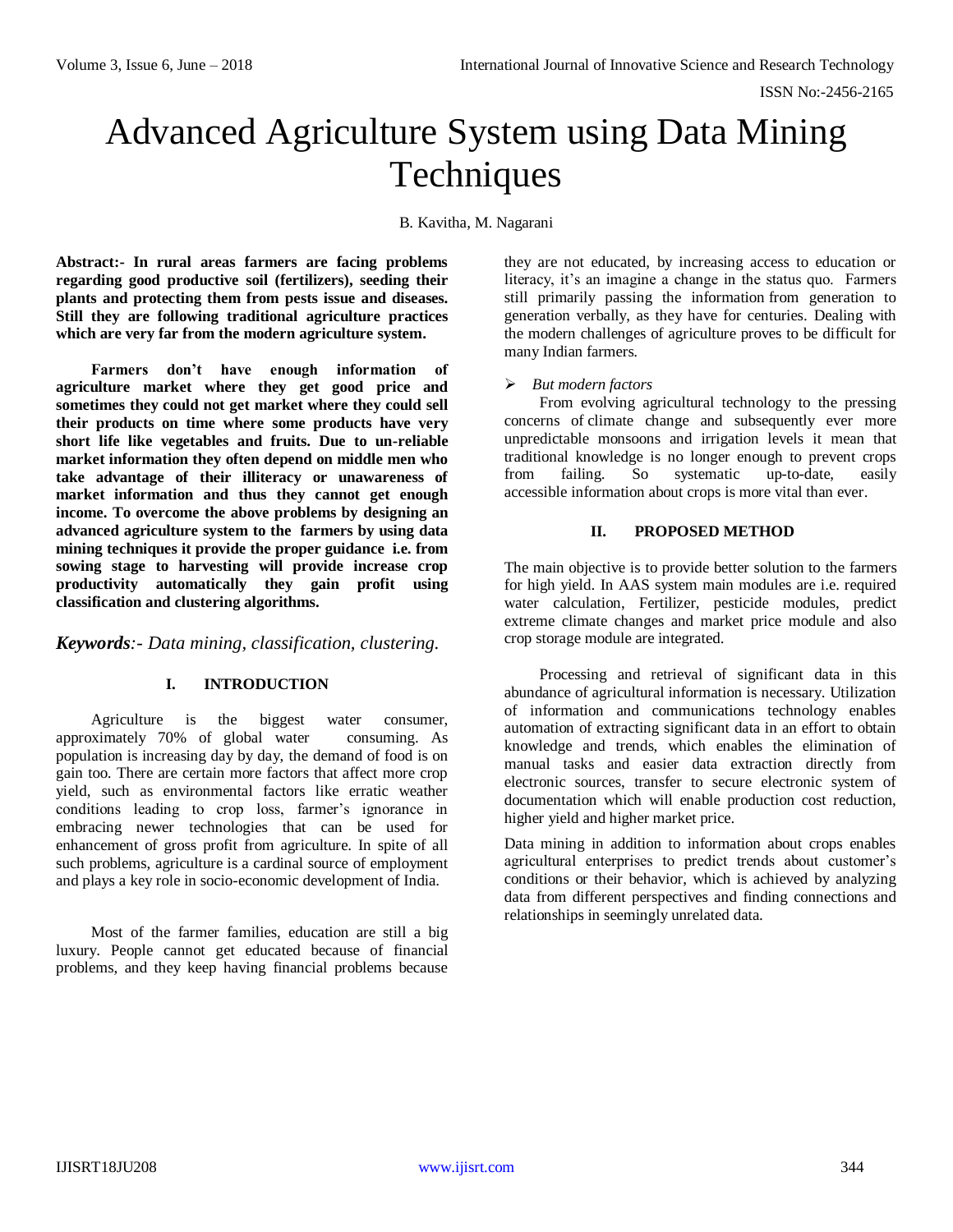

Fig 1:- Process model for a machine learning (data flow diagram)

In AAS huge amount of dataset available in backend. Data Mining is the process of the practice of examining large pre-existing databases in order to generate new information. format for some advance use. Here Data mining clustering techniques are proposing to solve agricultural problems that are K-means and K-medoids are used.

#### **K-Means Algorithm:**



Fig 2:- Flowchart of K-means algorithm